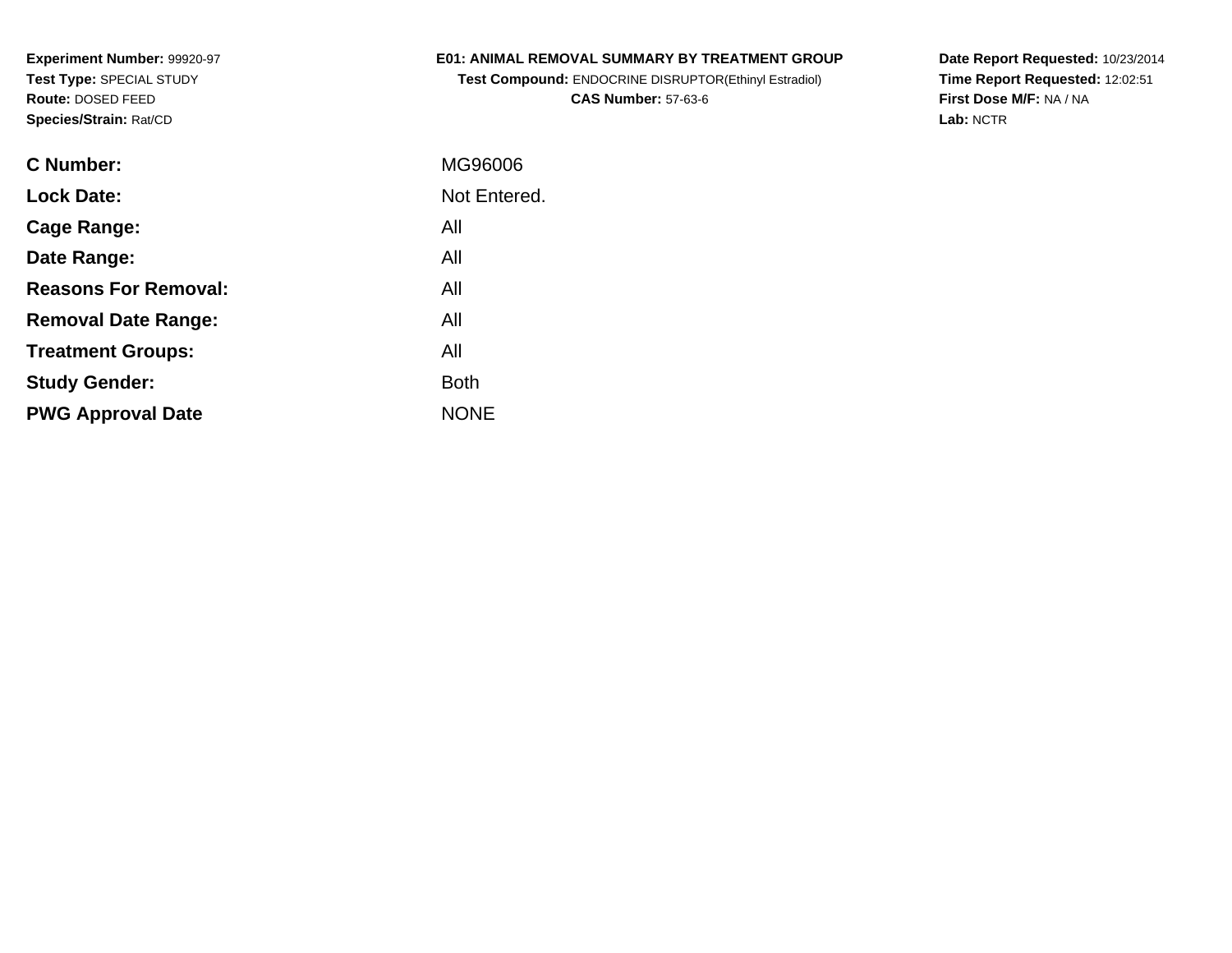## **E01: ANIMAL REMOVAL SUMMARY BY TREATMENT GROUP**

**Test Compound:** ENDOCRINE DISRUPTOR(Ethinyl Estradiol)

**CAS Number:** 57-63-6

**Date Report Requested:** 10/23/2014 **Time Report Requested:** 12:02:51**First Dose M/F:** NA / NA**Lab:** NCTR

#### **MALE**

| <b>TREATMENT</b> |               | Terminal<br><b>Sacrifice</b> |
|------------------|---------------|------------------------------|
| F <sub>2</sub>   | CONTROL       | 25                           |
| F <sub>2</sub>   | 2.0 PPB       | 25                           |
| F <sub>2</sub>   | <b>10 PPB</b> | 25                           |
| F <sub>2</sub>   | 50 PPB        | 25                           |
|                  | <b>TOTAL</b>  | 100                          |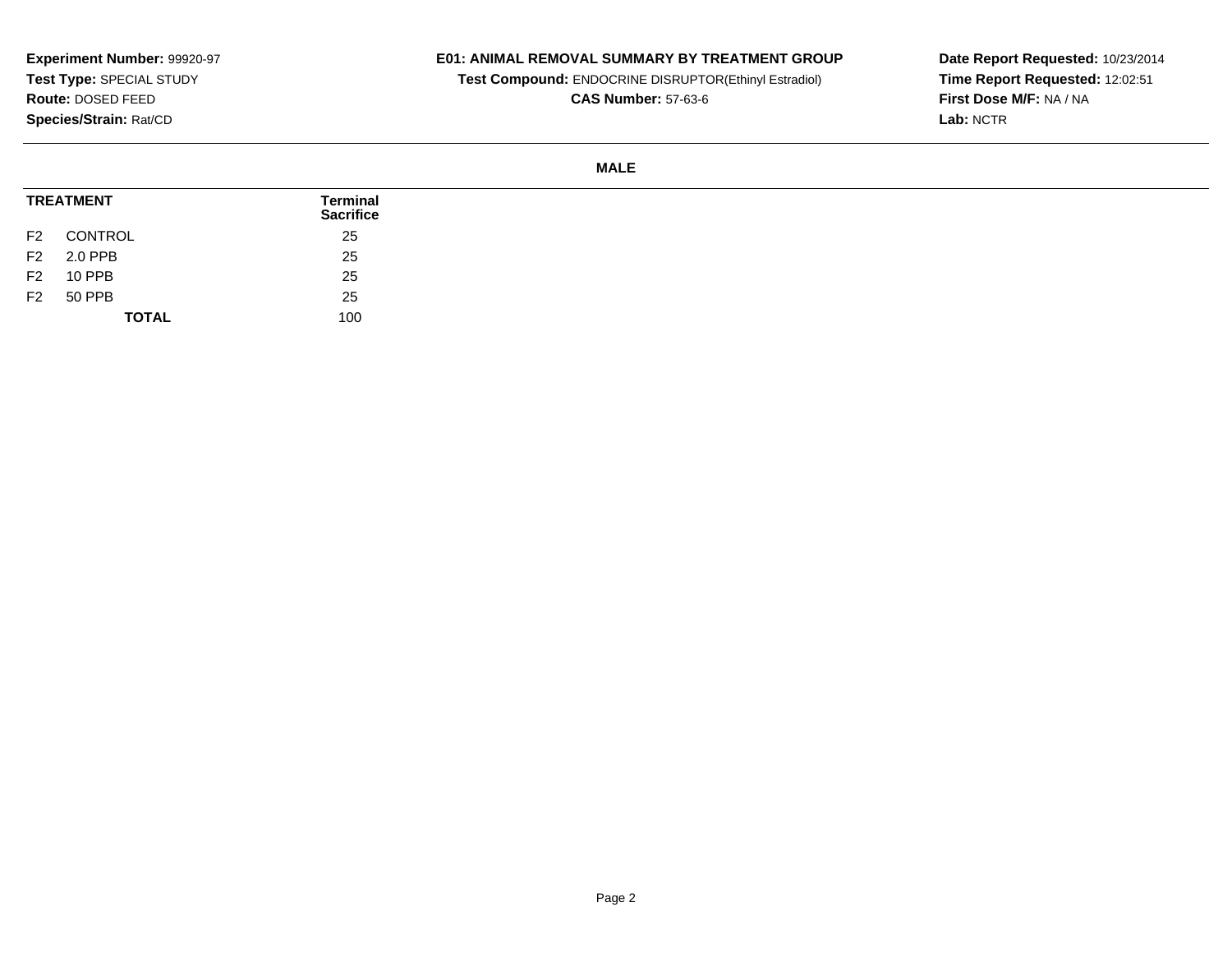#### **E01: ANIMAL REMOVAL SUMMARY BY TREATMENT GROUP**

**Test Compound:** ENDOCRINE DISRUPTOR(Ethinyl Estradiol)**CAS Number:** 57-63-6

\*\*\*END OF MALE DATA\*\*\*

**Date Report Requested:** 10/23/2014**Time Report Requested:** 12:02:51**First Dose M/F:** NA / NA**Lab:** NCTR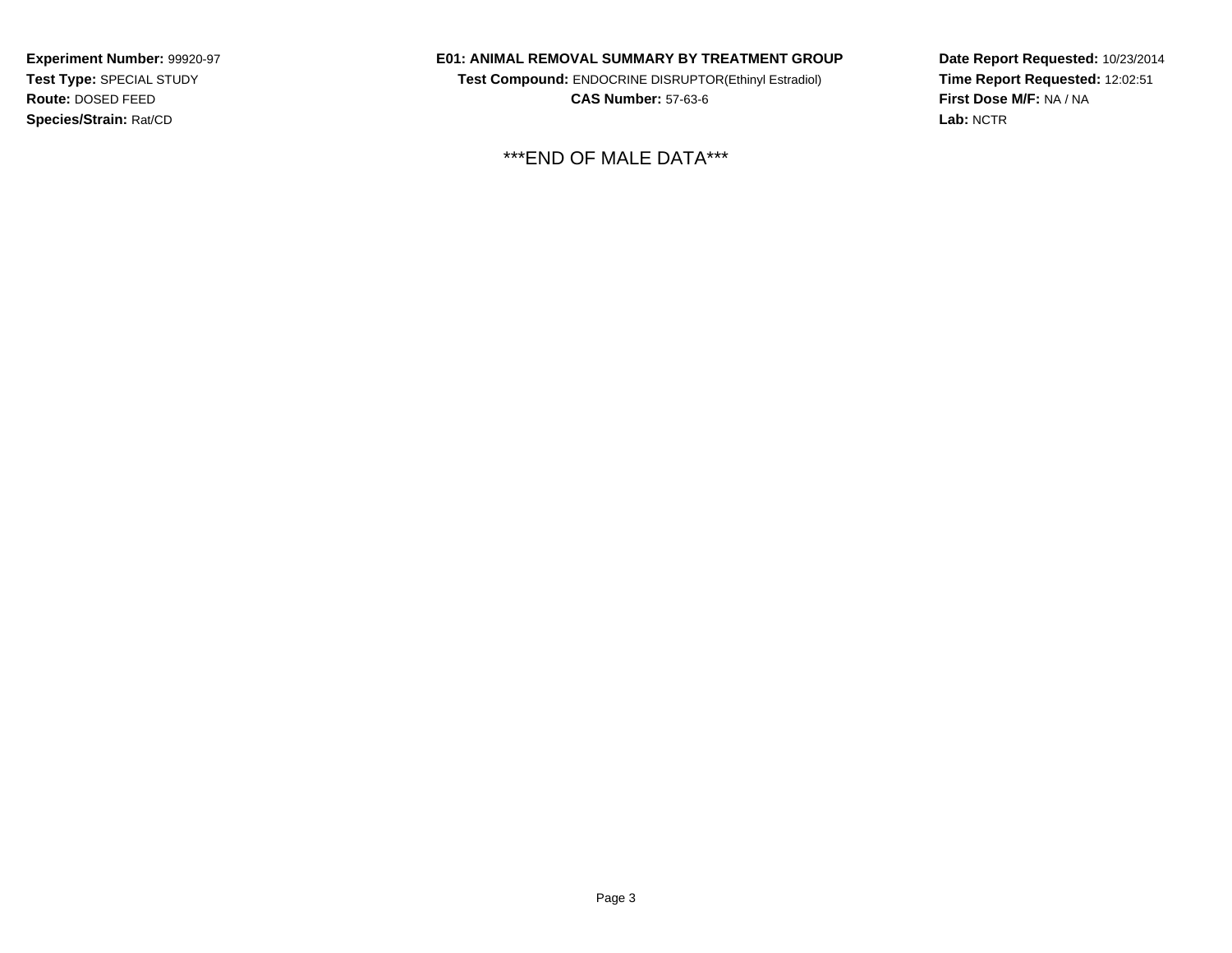## **E01: ANIMAL REMOVAL SUMMARY BY TREATMENT GROUP**

**Test Compound:** ENDOCRINE DISRUPTOR(Ethinyl Estradiol)

**CAS Number:** 57-63-6

**Date Report Requested:** 10/23/2014 **Time Report Requested:** 12:02:51**First Dose M/F:** NA / NA**Lab:** NCTR

#### **FEMALE**

| <b>TREATMENT</b> |               | Terminal<br><b>Sacrifice</b> |  |
|------------------|---------------|------------------------------|--|
| F <sub>2</sub>   | CONTROL       | 25                           |  |
| F <sub>2</sub>   | 2.0 PPB       | 25                           |  |
| F <sub>2</sub>   | <b>10 PPB</b> | 25                           |  |
| F <sub>2</sub>   | 50 PPB        | 25                           |  |
|                  | <b>TOTAL</b>  | 100                          |  |